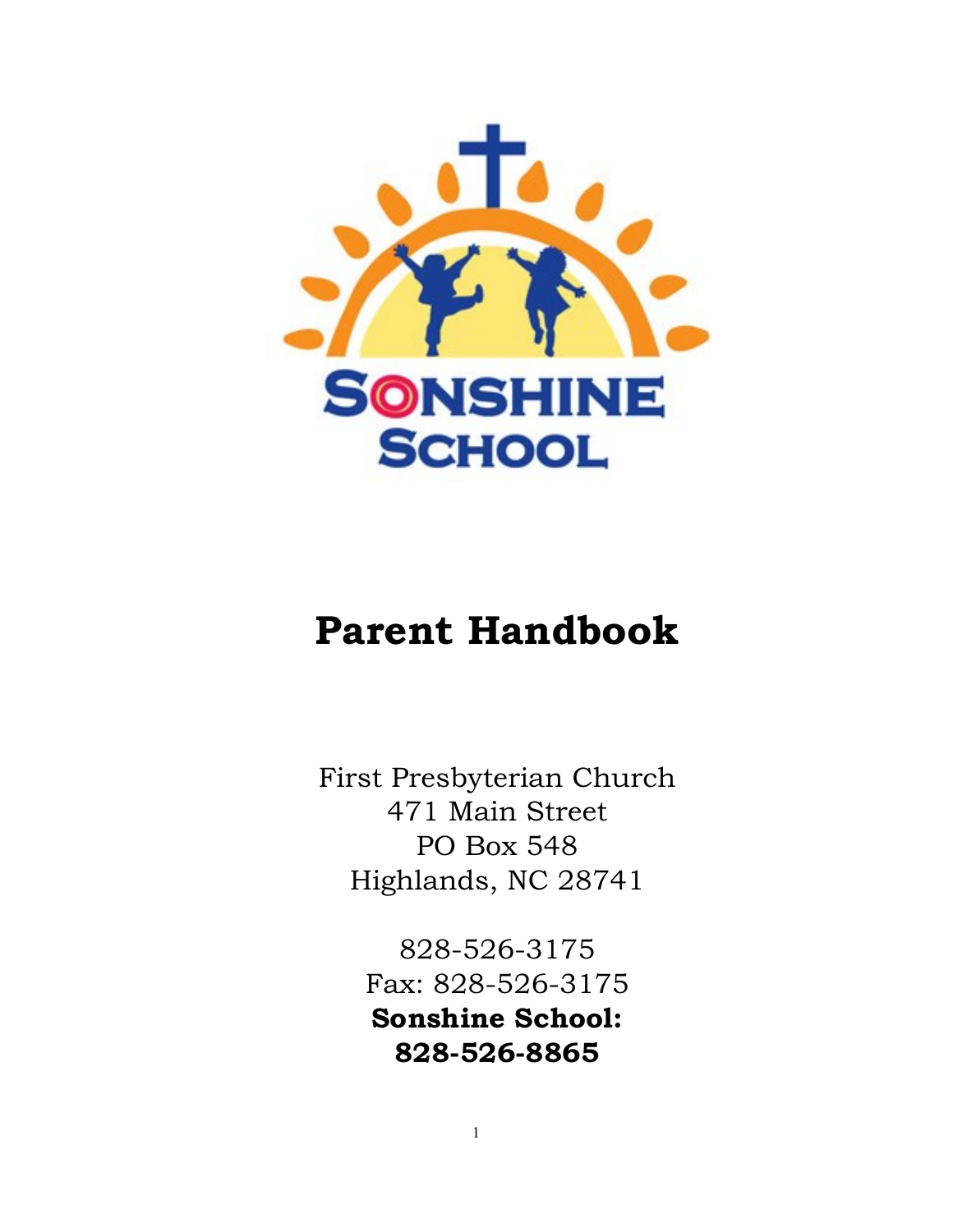# **Welcome to the Sonshine School Afterschool Program**

#### **Our Mission:**

The Sonshine School Afterschool Program assists parents by providing a safe, Christian, caring environment for children after school. We strive to create a clean, nurturing atmosphere where a child can grow spiritually, physically, socially emotionally, and intellectually.

As a Christian center with affiliation to the First Presbyterian Church, we will provide a moral and spiritual environment where each child is treated with respect.

#### **About Our Program:**

Children in grades K-4th grade are eligible to attend our program. We are open daily, Monday thru Friday from 3:00 p.m. to 5:00 p.m.. We help parents by assisting students with completing homework, providing daily literacy activities, and engaging students in enrichment activities to balance learning.

#### **About Admission:**

Admission to the Sonshine School Afterschool Program is on a first -come, first-served basis. Students may not begin to attend the after school program until all required forms are read, completed, signed and submitted.

These forms include:

Child's application Emergency Contact Information Copy of the Parent Handbook Tuition Information Permission slip for field trips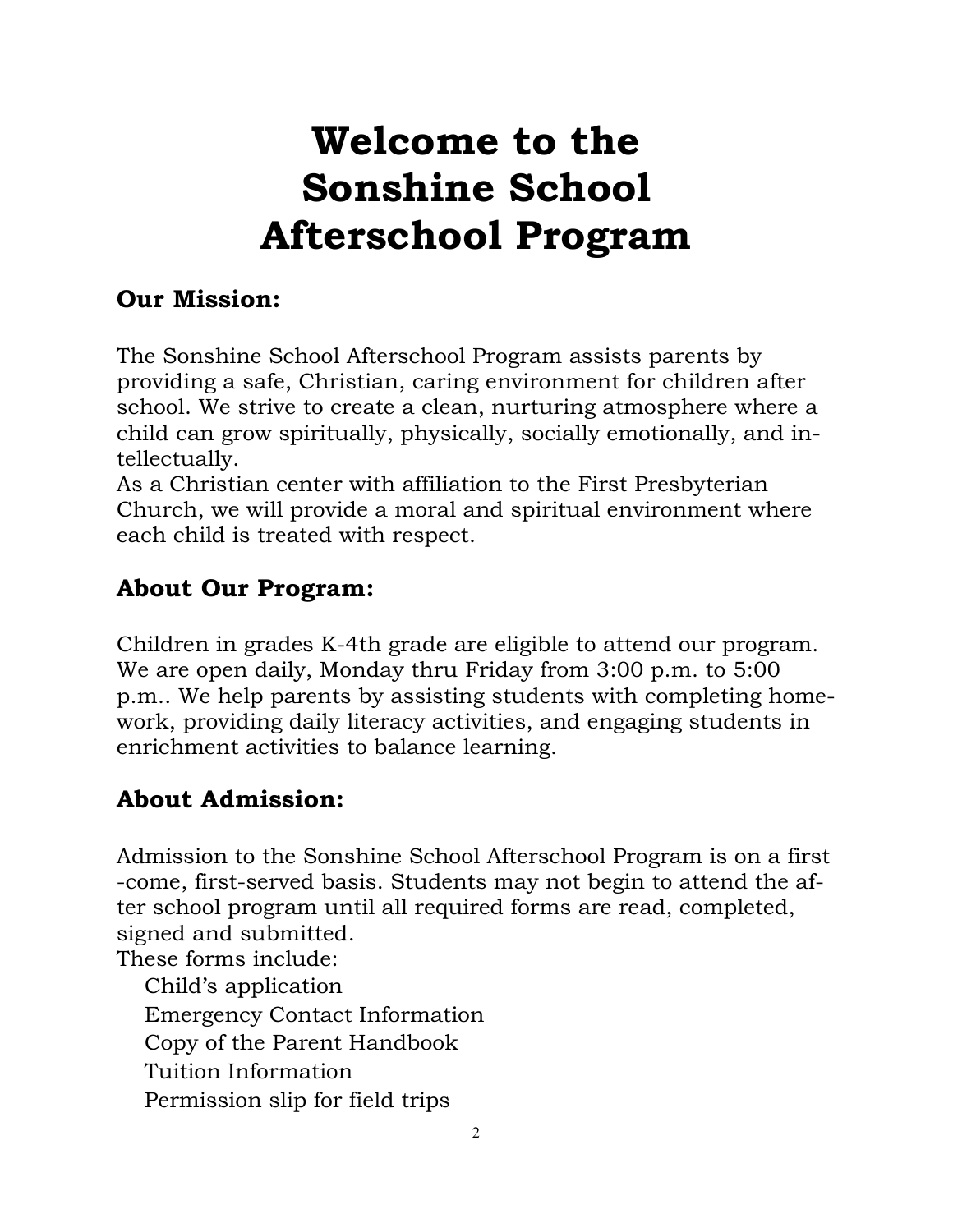Permission slip for pickup Permission slip to take child's picture Permission slip for sunscreen (parents will provide this) Medication and Allergies

Confidentiality: Information concerning the child and their family will not be made available to anyone, by any means, without the expressed written consent of the parents or legal guardian.

# *The School Day*

## **Arrival:**

Upon entering the building, children will wash their hands and prepare for snack time. We provide healthy snacks and juice or water for the children. A grace will be said before eating. If your child has allergies please let the after school care staff know. Our day will also include a devotional.

## **Homework:**

Staff members will work with the children to ensure the accuracy and completion of their assignments. There is no better way for your child to succeed than getting their homework done correctly. Each parent/guardian should review the homework and complete if unfinished and sign off if the teacher requires.

## **Literacy:**

During homework time each child will be given the opportunity to read out loud to an adult or to be read to by an adult. Developing early reading and language skills will help your child succeed in school.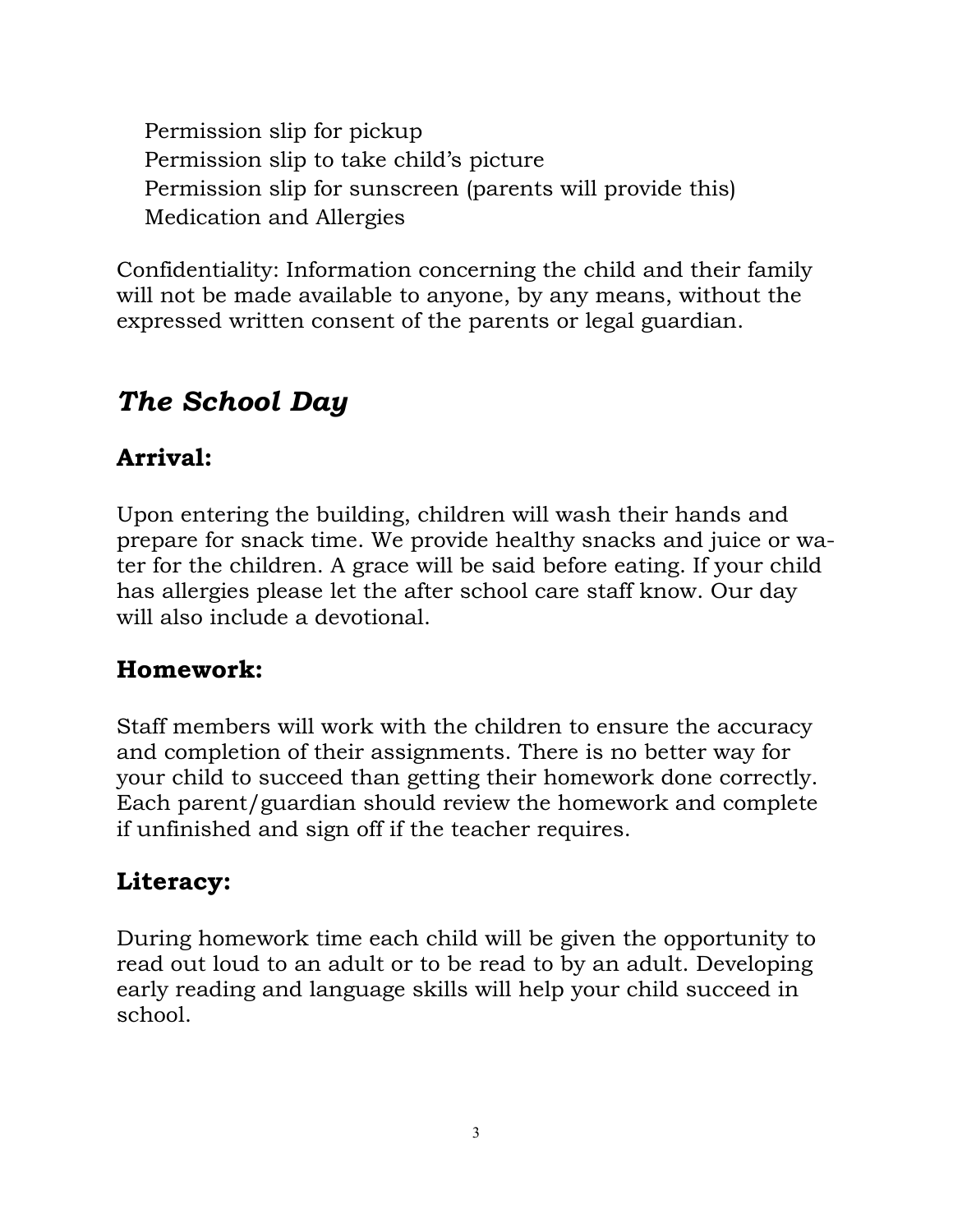## **Enrichment/Play:**

It is our belief that children need play and exercise. Upon completion of daily homework and reading the children will participate in activities designed to be motivational, encourage creativity, and learning. Other activities may include field trips,guest speakers, music and movies.

## **Discipline and Guidance:**

We guide children so that they can learn to discipline themselves. In order to achieve this goal, we set up an environment that has boundaries, rules and routines so that children know what is acceptable. When a child does not follow the rules, we use techniques that are respectful to the child, such as redirection or teacher mediation. Parents will be informed of any disciplinary incidents.

#### **Dismissal:**

The After School Program closes at 5:00 pm each day. Pick up as soon after as possible. Please remember to sign your child out at the end of the day. Children must be released to a parent or adult listed on the admission form as having permission to pick up the child or we must have name of unknown person ahead of time.. If the adult is not known to the staff, a photo ID will be required.

## **Snow Days or Closings**:

The Sonshine School afterschool program will follow the schedule for the Highlands School. On holidays, teacher work days, snow days, and other days when the Highlands School is closed…there will be NO AFTERSCHOOL CARE.

Any day that The Highlands School sends the busses home or discontinues classes early due to weather, there will be NO AFTER SCHOOL CARE.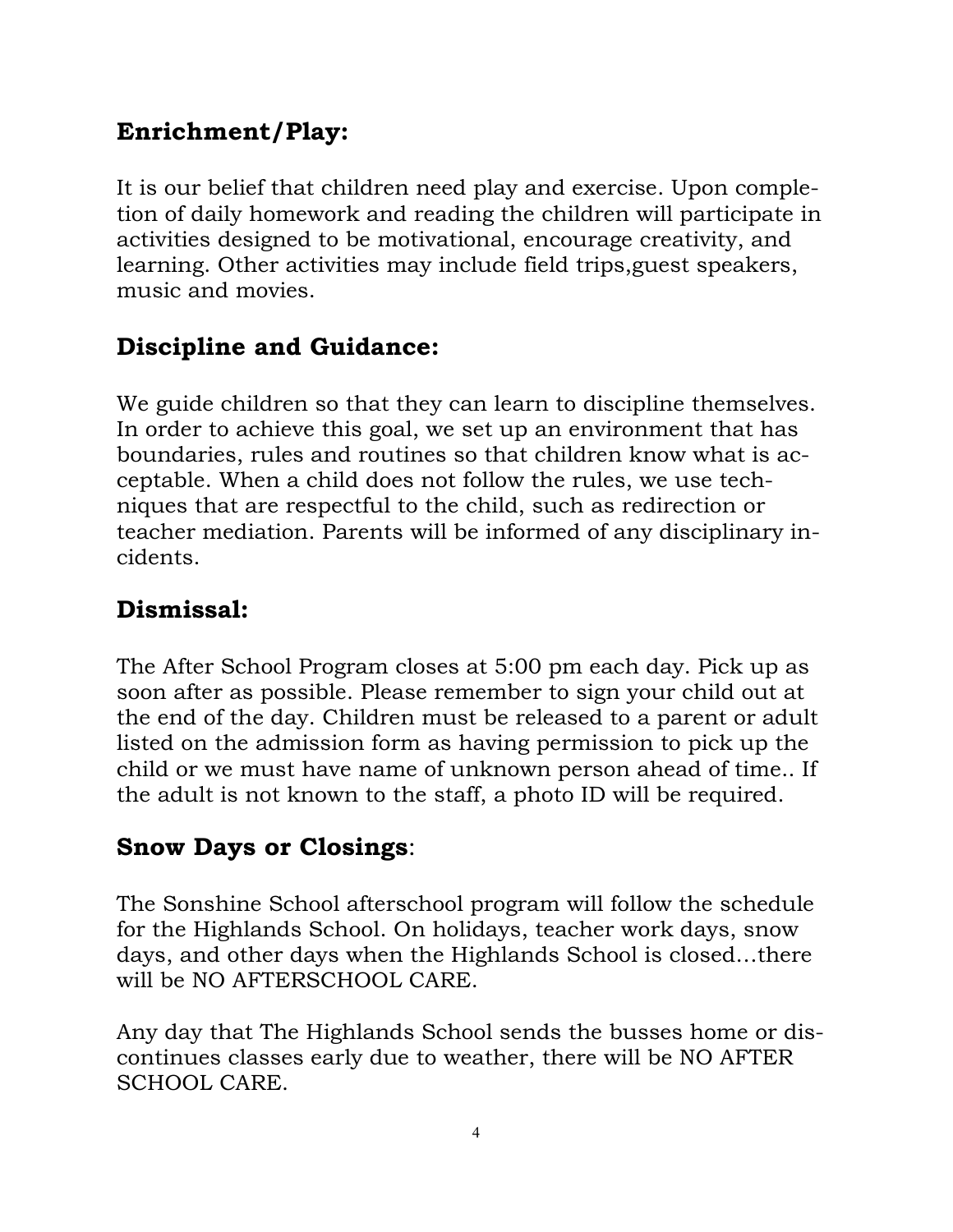On any day that the Highlands School dismisses children early that is not weather related there WILL BE AFTERSCHOOL CARE.

If it starts snowing after 3:00 p.m. please pick up your child as soon as possible.

#### **Direct Line for the Sonshine School classroom**:

526-8865 (an answering machine is available)

**First Presbyterian Church Office:** (closes at 4:30 pm) 828-526-3175

#### **What to bring:**

Children are expected to bring their homework and the tools necessary to complete their homework, daily. We take homework seriously and ask that you work with your child to do the same by bringing all of their materials to afterschool care each day.

#### **Toys at After School:**

Please do not send toys to the afterschool program. It sometimes causes hard feelings when toys are lost, broken or not shared. Our program is well equipped with appropriate toys and materials. NO GUNS OR TOYS OF WAR are allowed.

## *What is needed?*

#### **Emergency Contact Information:**

Parents are required to complete a contact form for their child that includes emergency contact people. Be sure that there are at least 3 different names and phone numbers by which you can be contacted in case of emergency. Should phone numbers change, please inform the center as soon as possible. Please inform anyone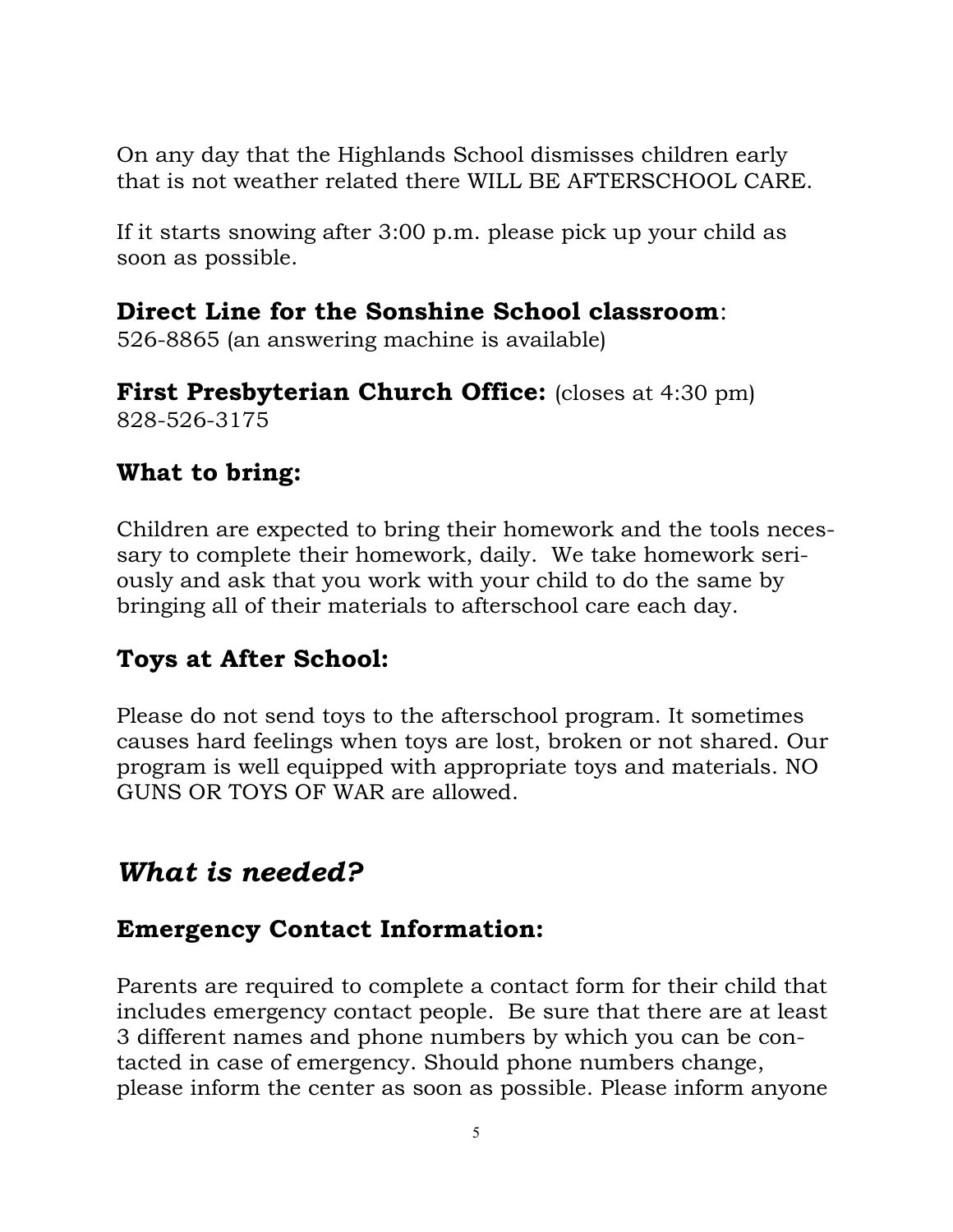picking up your child that they will be asked to show picture identification if no staff member can recognize them. No one under the age of 16 can pick up a child from afterschool care.

#### **Access and custody:**

All biological parents have access unless we have a copy of court documents on custody arrangements. The police will be notified if any unauthorized person seeks custody of the child.

#### **Attendance:**

Please notify the Sonshine School in advance if you know your child will be absent. If we do not hear from you, we may call your home or work.

# *Health and Safety:*

#### **When to stay home:**

If your child is too ill to attend regular school, he/she is too ill to be at the Sonshine School afterschool program.

#### **Illness at the Afterschool Program:**

If a child has any of the following symptoms, he/she will be isolated from the other children, with a staff person present, until the parent is able to pick up their child.

Lice

Suspected signs of communicable disease

Nausea or diarrhea

Constant cough or difficulty breathing, complaint of a sore throat or chest discomfort

Discharge from ears or eyes, inflamed tissue around ears or eyes Any visible rash or spots, untreated infected skin patches Continuing headache or generally not feeling well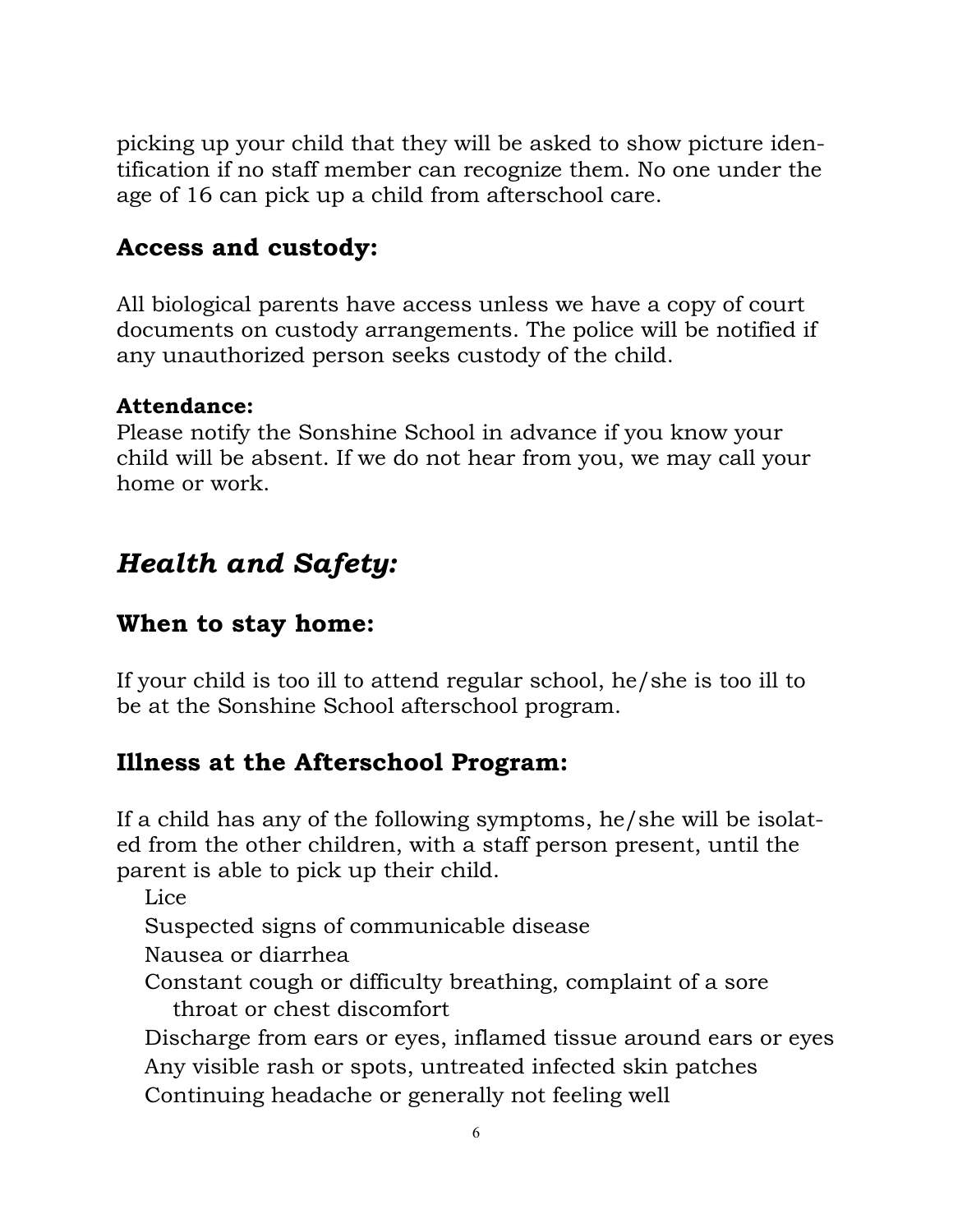Elevated fever -100 degrees auxiliary (digital)

#### **Contagious and Infectious Diseases:**

If the child develops a contagious or infectious disease while at the Afterschool Program the other parents will be informed that their child has been exposed. Parents, in turn, should inform the Afterschool Program of any contagious or infectious disease that their child develops at home or to which the child has been exposed. Infectious or contagious diseases include red measles, chicken pox, and others.

#### **First Aid:**

Simple first aid will be given for any injury or illness needing only minimal attention.

Should an illness or emergency arise that is deemed by the staff to potentially be life-threatening, the staff will call 911, then contact the parent.

#### **Reporting Suspected Child Abuse or Neglect:**

In North Carolina, all childcare staff are required to report suspected cases of child abuse or neglect to the Department of Social Services in the appropriate county.

## *About Emergency Situations:*

#### **Fire and Thunderstorm/Tornado Drills:**

The Sonshine School practices fire safety and thunderstorm/ tornado safety drills.

#### **Building Evacuations:**

7 will appoint staff to call parents and notify them of the change or a Should our building become unsafe for the children/staff, we will go to the Hudson Library (526-3031). The afterschool coordinator notice will be posted on the door of the school.